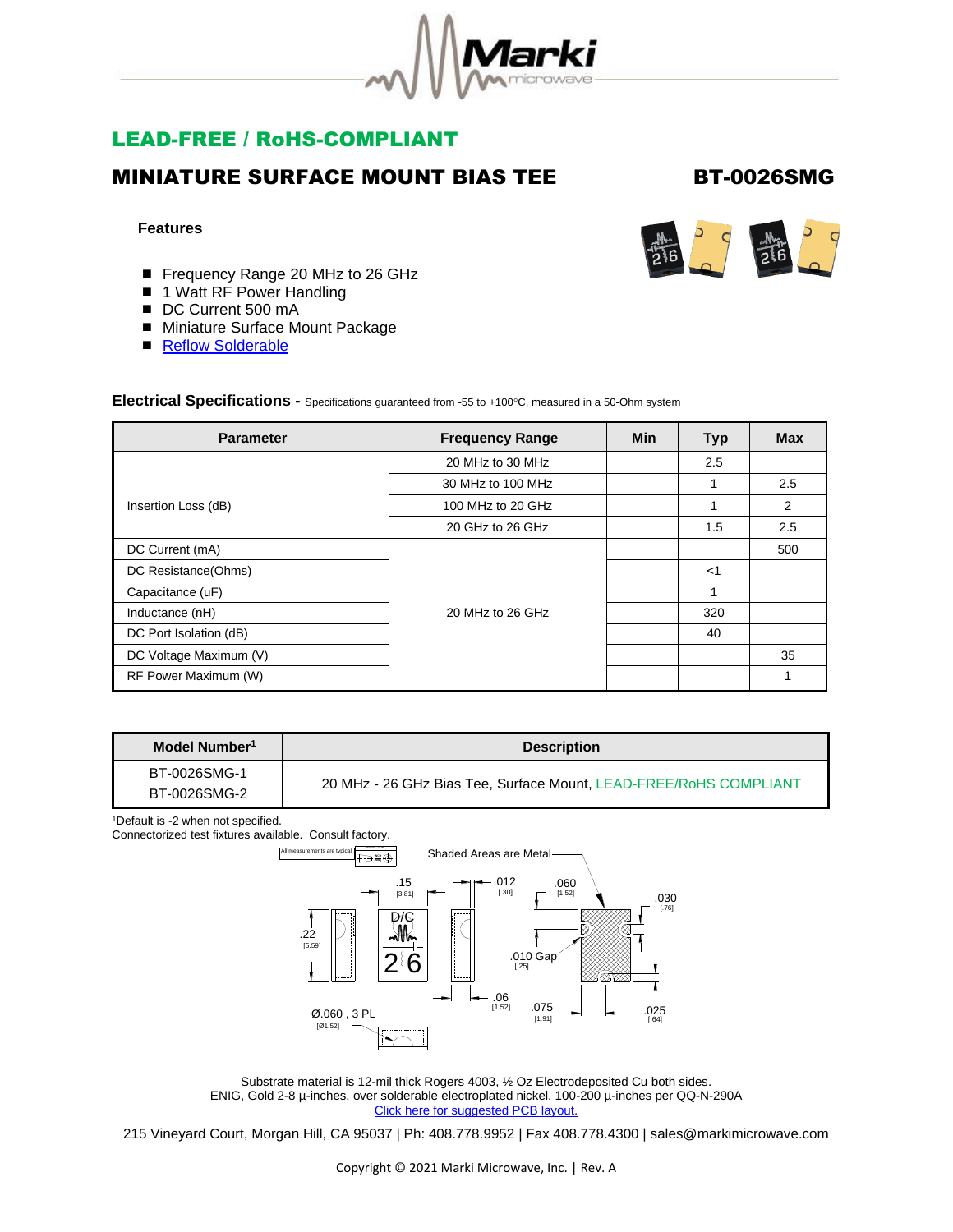

# MINIATURE SURFACE MOUNT BIAS TEE BT-0026SMG

*Page 2* 

## **Typical Performance**

Insertion Loss data was taken using TRL de-embedding procedures.







Fig. 3. Low frequency RF response Fig. 3. Low frequency RF response



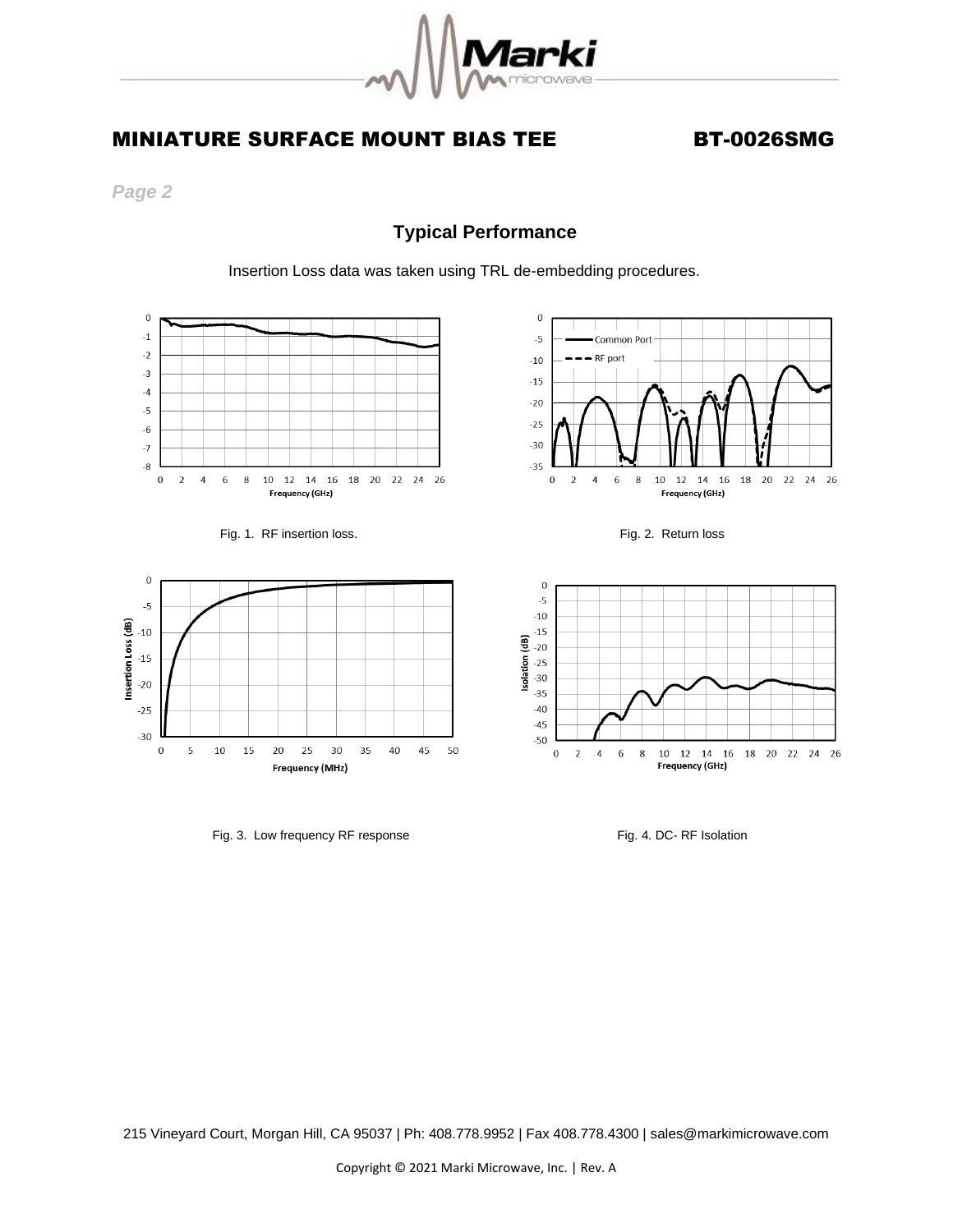

# MINIATURE SURFACE MOUNT BIAS TEE BT-0026SMG

*Page 3*







Fig.6. RF Return Loss vs Bias Current.



Fig. 4. Insertion Loss vs Bias Current. Fig. 5. Common Return Loss vs Bias Current.